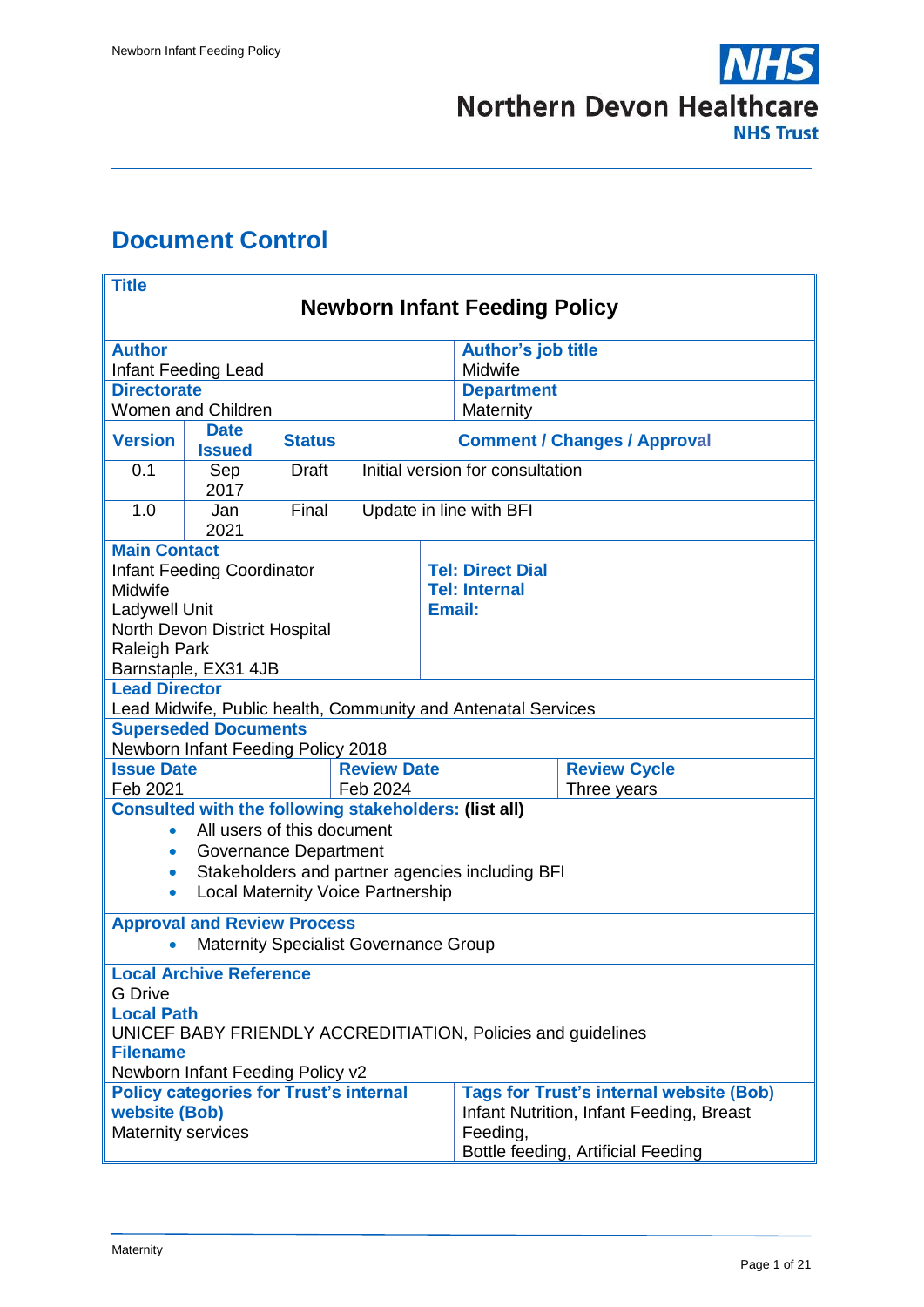

# **CONTENTS**

| 1. |                                                                              |  |
|----|------------------------------------------------------------------------------|--|
| 2. |                                                                              |  |
| 3. |                                                                              |  |
| 4. |                                                                              |  |
| 5. |                                                                              |  |
| 6. |                                                                              |  |
| 7. |                                                                              |  |
| 8. |                                                                              |  |
| 9. | Monitoring Compliance with and the Effectiveness of the Policy  12           |  |
|    |                                                                              |  |
|    | 10. Process for Implementation and Monitoring Compliance and Effectiveness12 |  |
|    |                                                                              |  |
|    |                                                                              |  |
|    |                                                                              |  |
|    |                                                                              |  |
|    |                                                                              |  |
|    |                                                                              |  |
|    |                                                                              |  |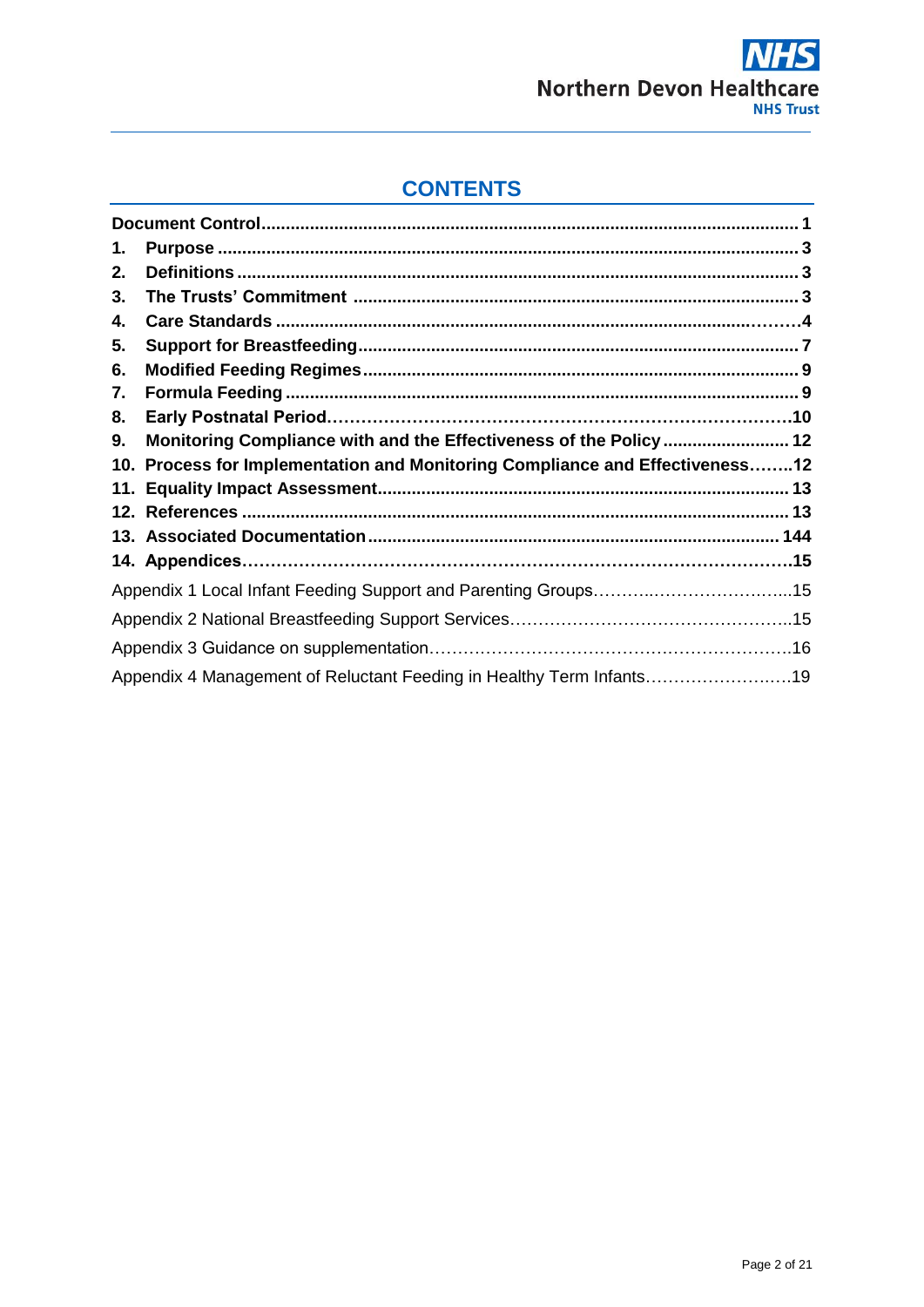

## <span id="page-2-0"></span>**1. Purpose**

The purpose of this policy is to ensure that all staff at North Devon District Hospital (NDHT) understand their role and responsibilities in supporting expectant and new mothers and their partners to feed and care for their babies in ways which support optimum health and wellbeing.

All staff are expected to comply with this policy.

### **Outcomes**

Implementation of this policy will ensure that the care provided improves outcomes for children and their families, specifically to deliver:

- an increase in breastfeeding initiation rates
- an increase in breastfeeding rates at transfer to care to health visitor
- amongst mothers who choose to formula feed, an increase in those doing so as safely as possible, in line with nationally agreed guidance
- improvements in parents' experiences of care
- a reduction in the number of readmissions for feeding problems

## <span id="page-2-1"></span>**2. Definitions**

- BFI Baby Friendly Initiative (UNICEF, UK)
- EBM Expressed Breast Milk
- SOP Standard Operating Procedure

Reluctant feeder showing no feeding cues

# <span id="page-2-2"></span>**3. The Trusts' Commitment**

## **NDHT is committed to:**

- Providing the highest standard of care to support expectant and new mothers and their partners to feed their baby and build strong and loving parent-infant relationships. This is in recognition of the profound importance of early relationships to future health and wellbeing, and the significant contribution that breastfeeding makes to good physical and emotional health outcomes for children and mothers.
- Ensuring that all care is mother and family centred, non-judgemental and that all mothers' decisions are supported and respected.
- Working together across all disciplines and organisations to improve mothers' and parents' experiences of care.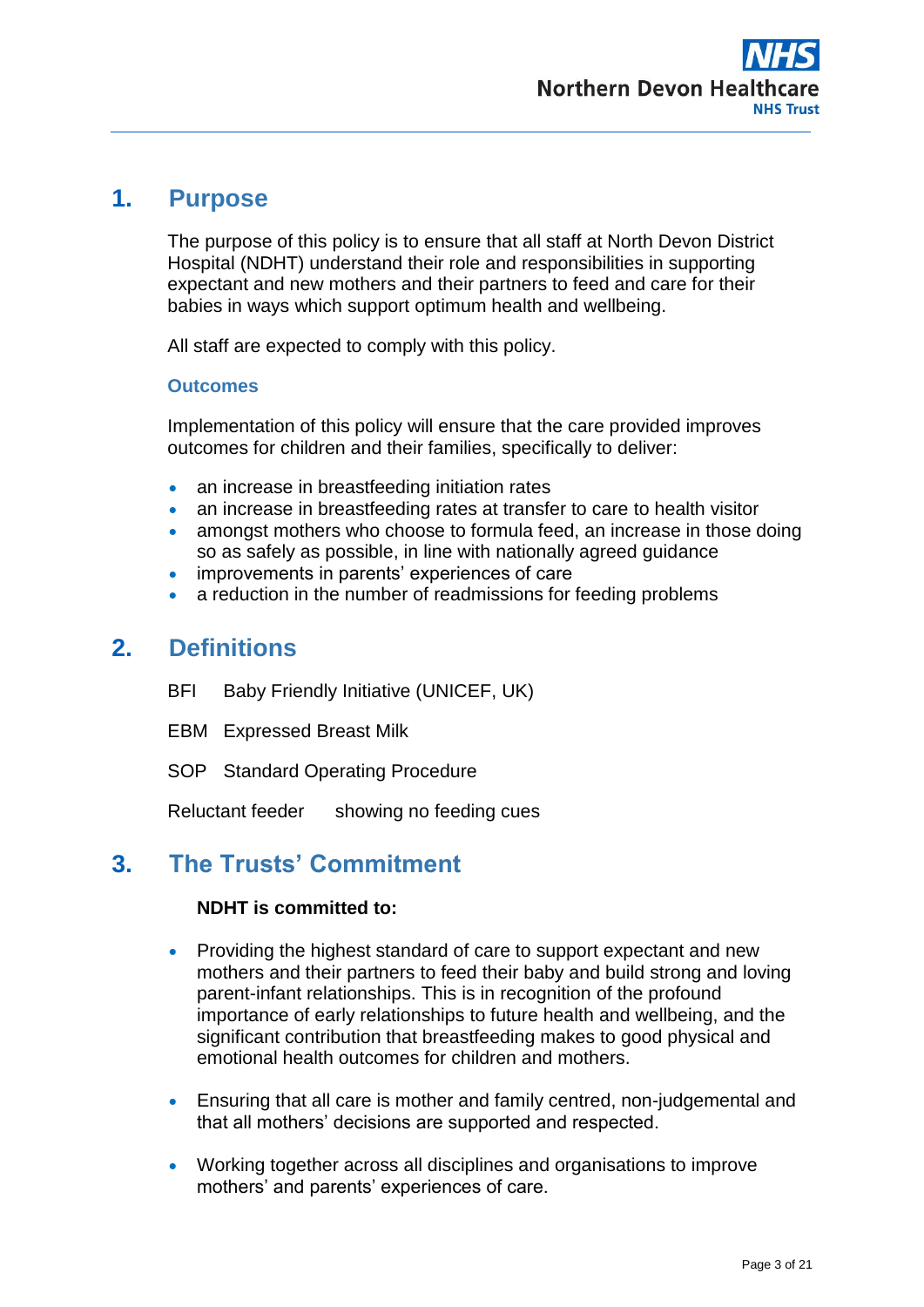

### **As part of this commitment the service will ensure that:**

- All new staff are familiarised with this policy on commencement of employment
- All staff will receive training to enable them to implement the policy as appropriate to their role. New staff receive this training within 6 months of commencement of employment
- The International Code of Marketing of Breast-Milk Substitutes is implemented throughout the service
- All documentation fully supports the implementation of these standards
- Parents' experiences of care will be listened to through: regular audit and parents' experience surveys (e.g. Friends and Family Test and the Infant Feeding Clinic Survey)

## **4. Care standards**

This section of the policy sets out the care that NDHT is committed to giving each and every expectant and new mother. It is based on the UNICEF UK Baby Friendly Initiative standards for maternity services and relevant NICE guidance.

### **Pregnancy**

All pregnant women will be given the 'Off to the Best Start' information leaflet at the booking appointment and have the opportunity to discuss feeding and caring for their baby with a health professional (or other suitable trained designated person). This discussion will include the following topics:

- The value of connecting with their baby in utero
- The value of skin contact for all mothers and babies
- The importance of responding to their baby's needs for comfort, closeness and feeding after birth, and the role in keeping their baby close has in supporting this
- Feeding, which will include:
	- $\triangleright$  An exploration of what parents already know about breastfeeding
	- $\triangleright$  The value of breastfeeding as protection, comfort and food
	- $\triangleright$  Getting breastfeeding off to a good start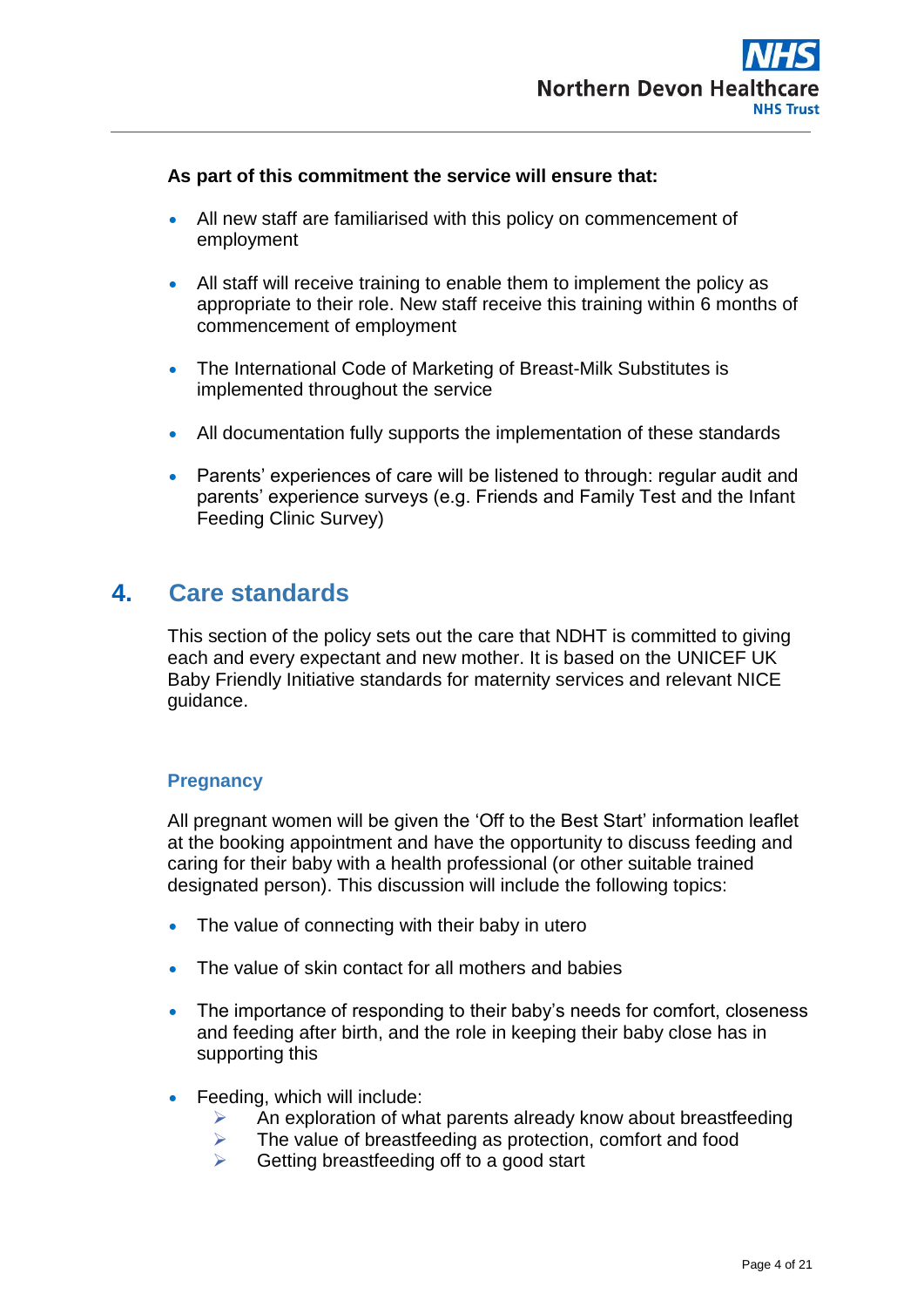

## **Birth**

- All mothers will be offered the opportunity to have uninterrupted skin contact with their baby at least until after the first feed and for as long as they want, so that the instinctive behaviour of breast seeking (baby) and nurturing (mother) is given opportunity to emerge.
- Those mothers who are unable (or do not wish) to have skin contact immediately after birth, will be encouraged to commence skin contact as soon as they are able, or so wish
- All mothers will be encouraged to offer the first breastfeed in skin contact when the baby shows signs of readiness to feed. The aim is not to rush the baby but to be sensitive to the baby's instinctive process towards selfattachment.
- When mothers choose to formula feed, they will be encouraged to offer the first feed in skin contact. This is important for the baby's transition to life outside the womb as well as the developing microbiome.
- Mothers with a baby on special care/ neonatal unit are:
	- $\triangleright$  Enabled to start expressing milk as soon as possible after birth (within six hours)
	- $\triangleright$  Supported to express effectively
	- Mothers who have decided not to breast feed are encouraged to express whilst their baby is so vulnerable. Midwives will discuss the benefits of giving EBM to their babies for the short term.

It is the joint responsibility of maternity and special care/ neonatal staff to ensure that mothers who are separated from their baby receive this information and support.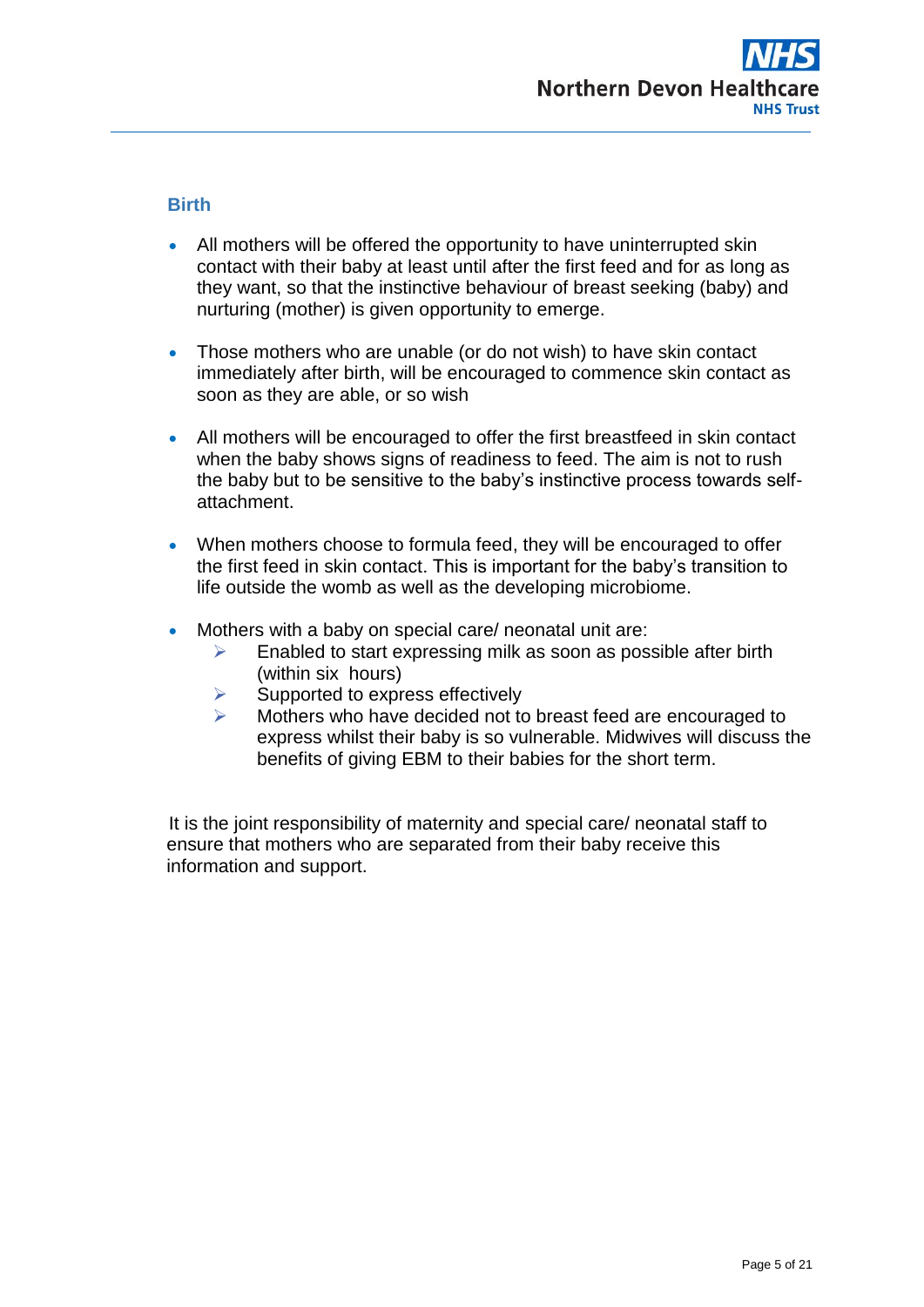### **Safety considerations (Skin to Skin)**

Vigilance of the baby's well-being is a fundamental part of postnatal care immediately following and in the first few hours after birth. For this reason, normal observations of the baby's temperature, breathing, colour and tone should continue throughout the period of skin to skin contact in the same way as would occur if the baby were in a cot (this includes calculation of the Apgar score at 1, 5 and 10 minutes following birth). Care should always be taken to ensure that the baby is kept warm. Observations should also be made of the mother, with prompt removal of the baby if the health of either gives rise to concern.

 Staff should have a conversation with the mother and her companion about the importance of recognising changes in the baby's colour or tone and the need to alert staff immediately if they are concerned.

It is important to ensure that the baby cannot fall on to the floor or become trapped in bedding or by the mother's body. Mothers should be encouraged to be in a semirecumbent position to hold and feed their baby. Particular care should be taken with the position of the baby, ensuring the head is supported so the infant's airway does not become obstructed.

### Notes – Mothers

- Observations of the mother's vital signs and level of consciousness should be continued throughout the period of skin to skin contact. Mothers may be very tired following birth and so may need constant support and supervision to observe changes in their baby's condition or to reposition their baby when needed
- Many mothers can continue to hold their baby in skin to skin contact during perineal suturing, providing they have adequate pain relief. However, a mother who is in pain may not be able to hold her baby safely. Babies should not be in skin to skin contact with their mothers when they are receiving Entonox or other analgesics that impact consciousness.

### Notes – Babies

All babies should be routinely monitored whilst in skin to skin contact with mother or father. Observation to include:

- Checking that the baby's position is such that a clear airway is maintained– observe respiratory rate and chest movement. Listen for unusual breathing sounds or absence of noise from the baby
- Colour the baby should be assessed by looking at the whole of the baby's body as the limbs can often be discoloured first. Subtle changes to colour indicate changes in the baby's condition
- Tone the baby should have a good tone and not be limp or unresponsive
- Temperature ensure the baby is kept warm during skin contact.

*Always listen to parents and respond immediately to any concerns raised*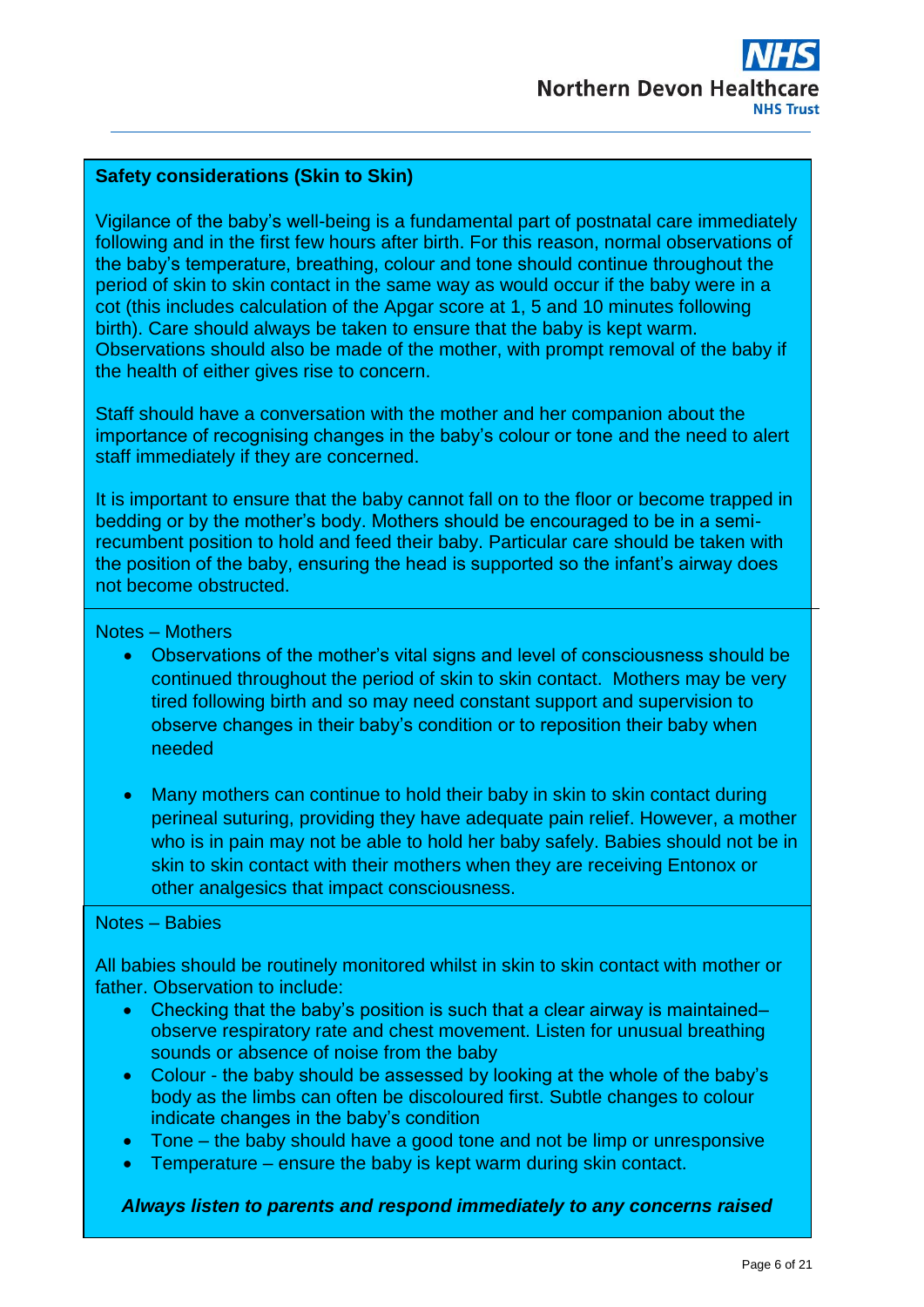

# **5. Support for breastfeeding**

- Mothers will be enabled to achieve effective breastfeeding according to their needs (including appropriate support with positioning and attachment, hand expression, understanding signs of effective feeding). This will continue until the mother and baby are feeding confidently.
- Mothers will have the opportunity to discuss breastfeeding in the first few hours after birth as appropriate to their own needs and those of their baby. This discussion will include information on responsive feeding and recognising feeding cues. Where appropriate, discuss the role of the partner in supporting breastfeeding once home.
- A formal feeding assessment will be carried out using the UNICEF UK breastfeeding assessment tool (page 14 of baby's' postnatal notes) as often as required in the first week with a minimum of two assessments to ensure effective feeding and the wellbeing of mother and baby. This assessment will include a discussion with the mother to reinforce what is going well and where necessary develop an appropriate action plan of care to address any issues that have been identified.
- Mothers with a baby on special care/ neonatal unit will be supported to express as effectively as possible and encouraged to express at least 8 times in 24 hours including once during the night. They will be shown how to express by both hand and pump.
- Before discharge home, breastfeeding mothers will be given information both verbally and in writing about recognising effective feeding and where to call for additional help if they have any concerns.
- All breastfeeding mothers will be informed about the local and national support services (see appendix one and two for further information)
- For those mothers who require additional support for more complex breastfeeding challenges, a referral to the Infant Feeding Clinic should be made: [https://ndht.ndevon.swest.nhs.uk/midwifery/infant-feeding/infant](https://ndht.ndevon.swest.nhs.uk/midwifery/infant-feeding/infant-feeding-special-interest-clinic-referral-form/)[feeding-special-interest-clinic-referral-form/](https://ndht.ndevon.swest.nhs.uk/midwifery/infant-feeding/infant-feeding-special-interest-clinic-referral-form/) (see appendix one for further information)
- For mothers with ongoing breastfeeding challenges at the time of or after discharge from midwifery care, a referral to the Specialist Health Visitor Infant Feeding Clinic should be made: [https://ndht.ndevon.swest.nhs.uk/midwifery/infant-feeding/specialist-hv](https://ndht.ndevon.swest.nhs.uk/midwifery/infant-feeding/specialist-hv-infant-feeding-clinic-referral-form/)[infant-feeding-clinic-referral-form/](https://ndht.ndevon.swest.nhs.uk/midwifery/infant-feeding/specialist-hv-infant-feeding-clinic-referral-form/) (see appendix one for further information)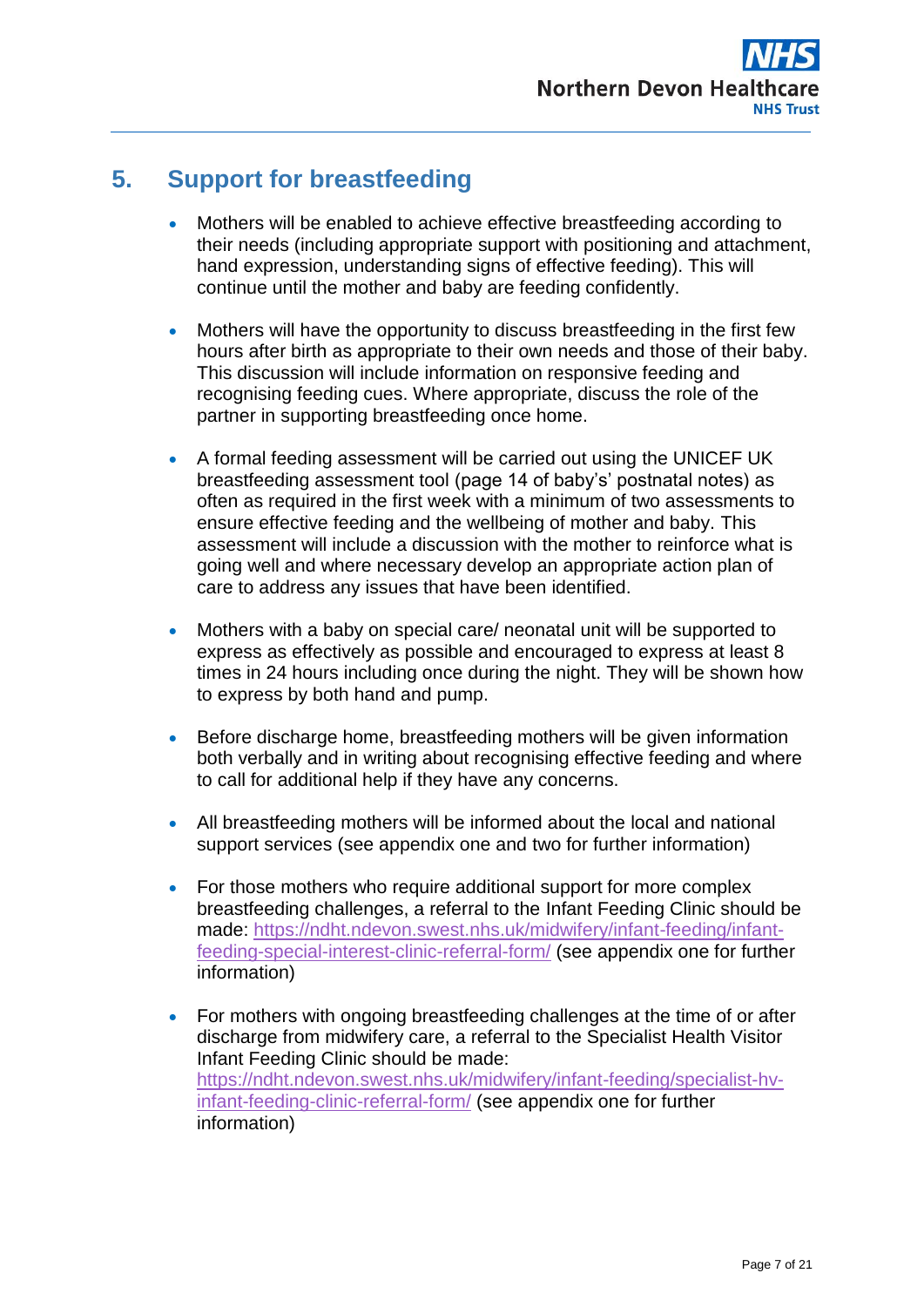

### **Responsive Feeding**

The term responsive feeding is used to describe a feeding relationship which is sensitive, reciprocal, and about more than nutrition. Staff should ensure that mothers have the opportunity to discuss this aspect of feeding and reassure mothers that: breastfeeding can be used to feed, comfort and calm babies; breastfeeds can be long or short, breastfed babies cannot be overfed or 'spoiled' by too much feeding and breastfeeding will not, in and of itself, tire mothers any more than caring for a new baby without breastfeeding. Find out more in the Unicef UK responsive feeding info sheet:<http://unicef.uk/responsivefeeding>

### <span id="page-7-0"></span>**Exclusive breastfeeding**

- Mothers who breastfeed will be provided with information about why exclusive breastfeeding leads to the best outcomes for their baby and why it is particularly important during the establishment of breastfeeding.
- When exclusive breastfeeding is not possible, the value of continuing partial breastfeeding will be emphasised and mothers will be supported to maximise the amount of breast milk their baby receives.
- Mothers who give other feeds in conjunction with breastfeeding will be enabled to do so as safely as possible and with the least possible disruption to breastfeeding. This will include appropriate information and a discussion regarding the potential impact of introducing a teat when a baby is learning to breastfeed.
- A full record will be made of all supplements given, including the rationale for supplementation and the discussion held with parents.

Supplementation rates will be audited continuously and supported by monthly sampling and reviews of records (see appendix three for additional guidance on supplementation).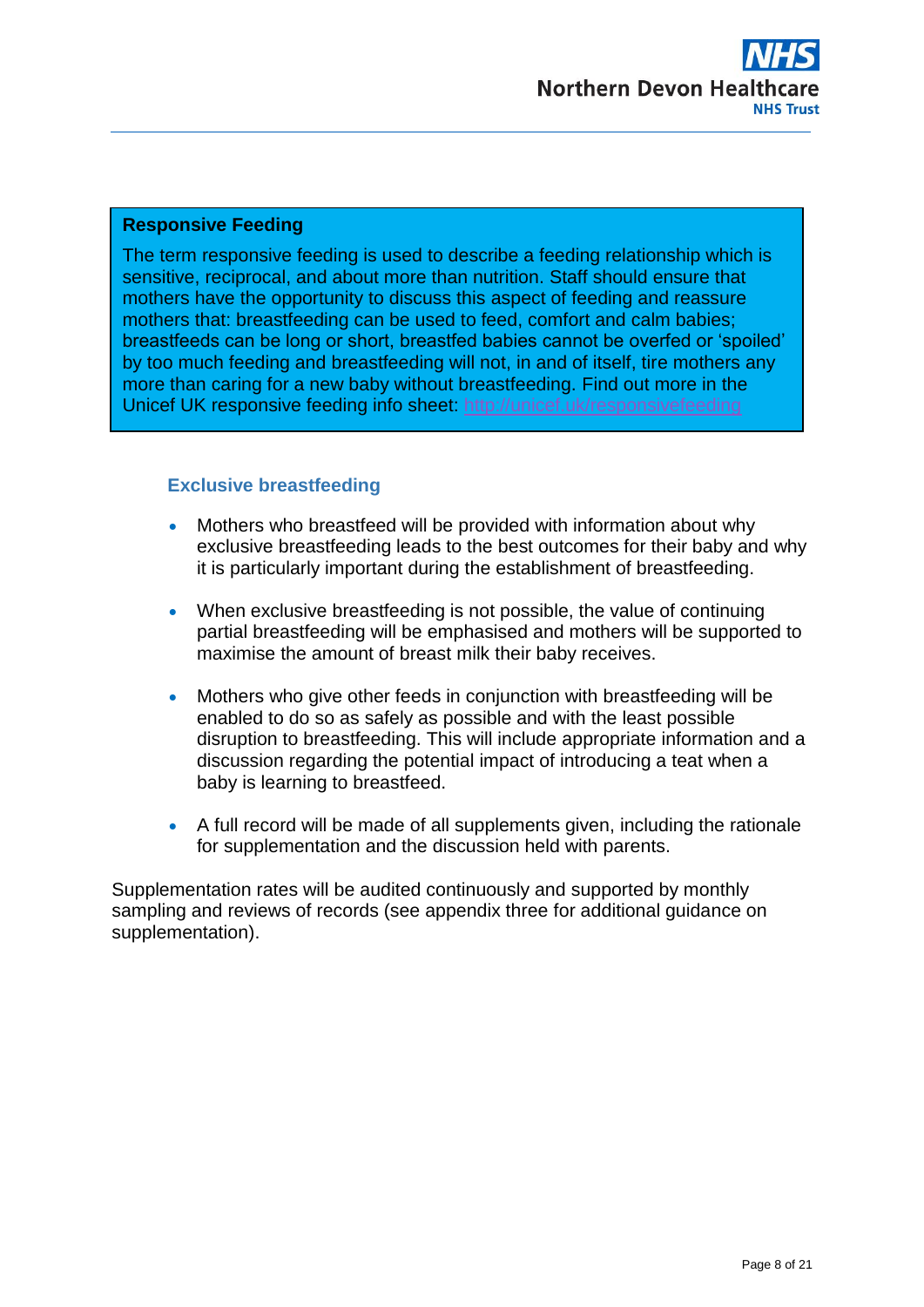

# **6. Modified feeding regimes**

When babies are at risk and/or sleepy following birth or when there is a concern about weight gain, it is sensible to encourage frequent feeding, including a minimum number of feeds in 24 hours, to ensure safety. It is however important that mothers do not see this as the 'norm' and any other feeding pattern a cause for concern, once their baby is no longer sleepy or at risk. Ensure normal feeding behaviour/ patterns is discussed with mothers. See below for other identified circumstances that may require modified feeding regime. All relevant guidelines can be found via this link: <https://ndht.ndevon.swest.nhs.uk/midwifery/infant-feeding/policies-guidelines/>

- Please refer to **Enteral Nutrition for Neonates on SCBU Guideline** for further guidance on caring for a preterm neonate and those diagnosed as small for gestational age.
- Please refer to the **Hypoglycaemia Management and Prevention in Neonates Guideline** for full guidance on caring for neonates identified as 'at risk' of hypoglycaemia and those who become symptomatic.
- Please refer to the **Jaundice Management Guidelines for Neonates** for further guidance on management and prevention of neonatal jaundice.
- Please refer to appendix four for the **Management of Reluctant Feeding in Healthy Term Infants Care Pathway** for further guidance on how to appropriately and safely care for these babies.
- Please refer to the **Tongue Tie in Infants Guideline** for management of infants with feeding related problems associated with suspected tongue tie.

# **7. Formula feeding**

- Mothers who formula feed will be enabled to do so as safely as possible through the offer of a demonstration and / or discussion about how to prepare infant formula.
- Mothers who formula feed will have a discussion about the importance of responsive feeding and be encouraged to:
	- $\triangleright$  respond to cues that their baby is hungry
	- $\triangleright$  invite their baby to draw in the teat rather than forcing the teat into their baby's mouth
	- $\triangleright$  pace the feed so that their baby is not forced to feed more than they want to
	- $\triangleright$  recognise their baby's cues that they have had enough milk and avoid forcing their baby to take more milk than the baby wants.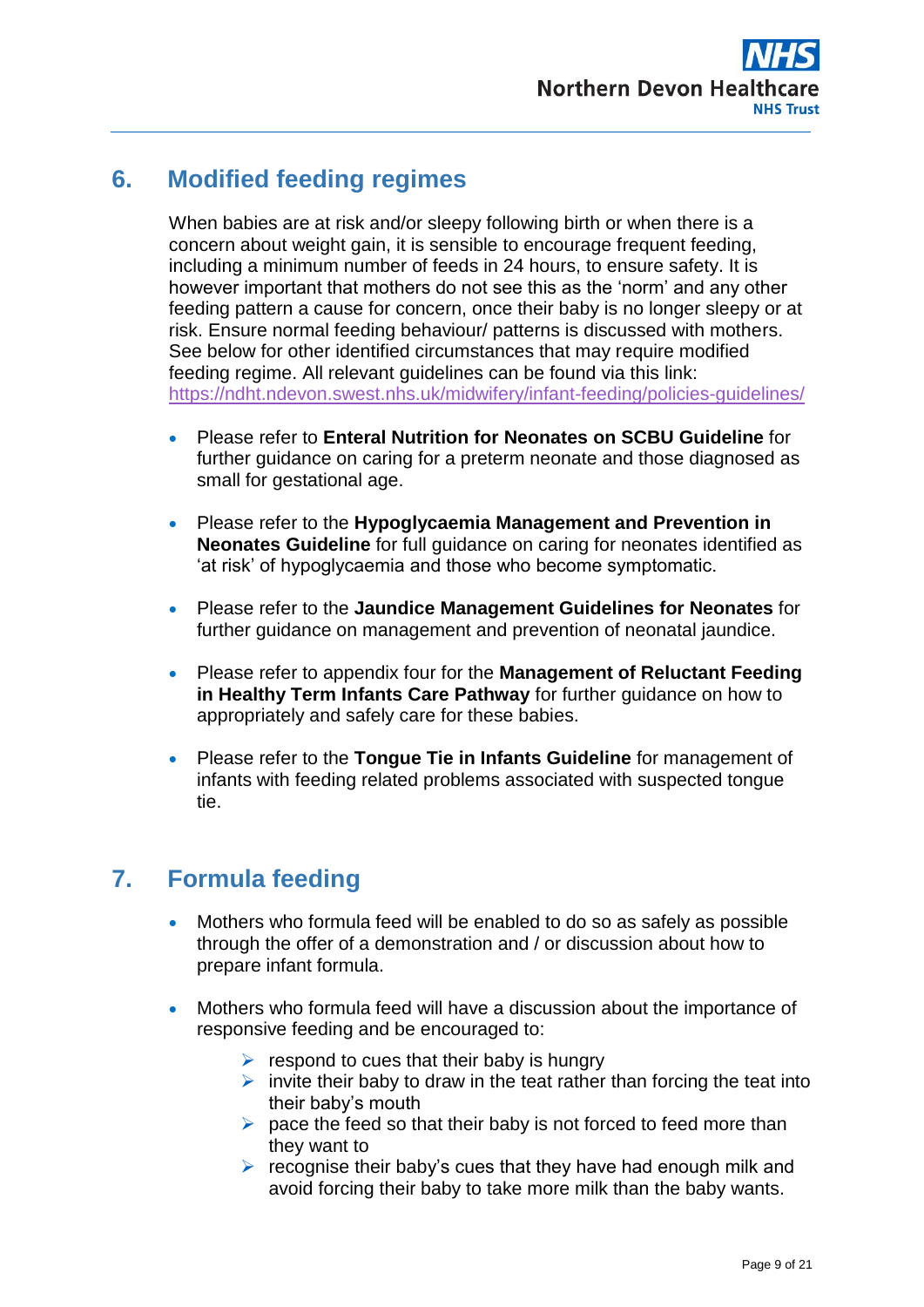Please refer to the **Safe preparation and handling of infant formula SOP** for further guidance on supporting mothers who are formula feeding to do so safely and in line with nationally agreed guidelines.

# **8. Early Postnatal period**

**Support for parenting and close relationships**

- Skin to skin contact will be encouraged throughout the postnatal period
- All parents will be supported to understand a newborn baby's needs (including encouraging frequent touch and sensitive verbal/visual communication, keeping babies close, responsive feeding and safe sleeping practice)
- Mothers who bottle feed will be encouraged to hold their baby close during feeds and offer the majority of feeds to their baby themselves to help enhance the mother-baby relationship
- Parents will be given information about local infant feeding and parenting support that is available (please see appendix one for further information)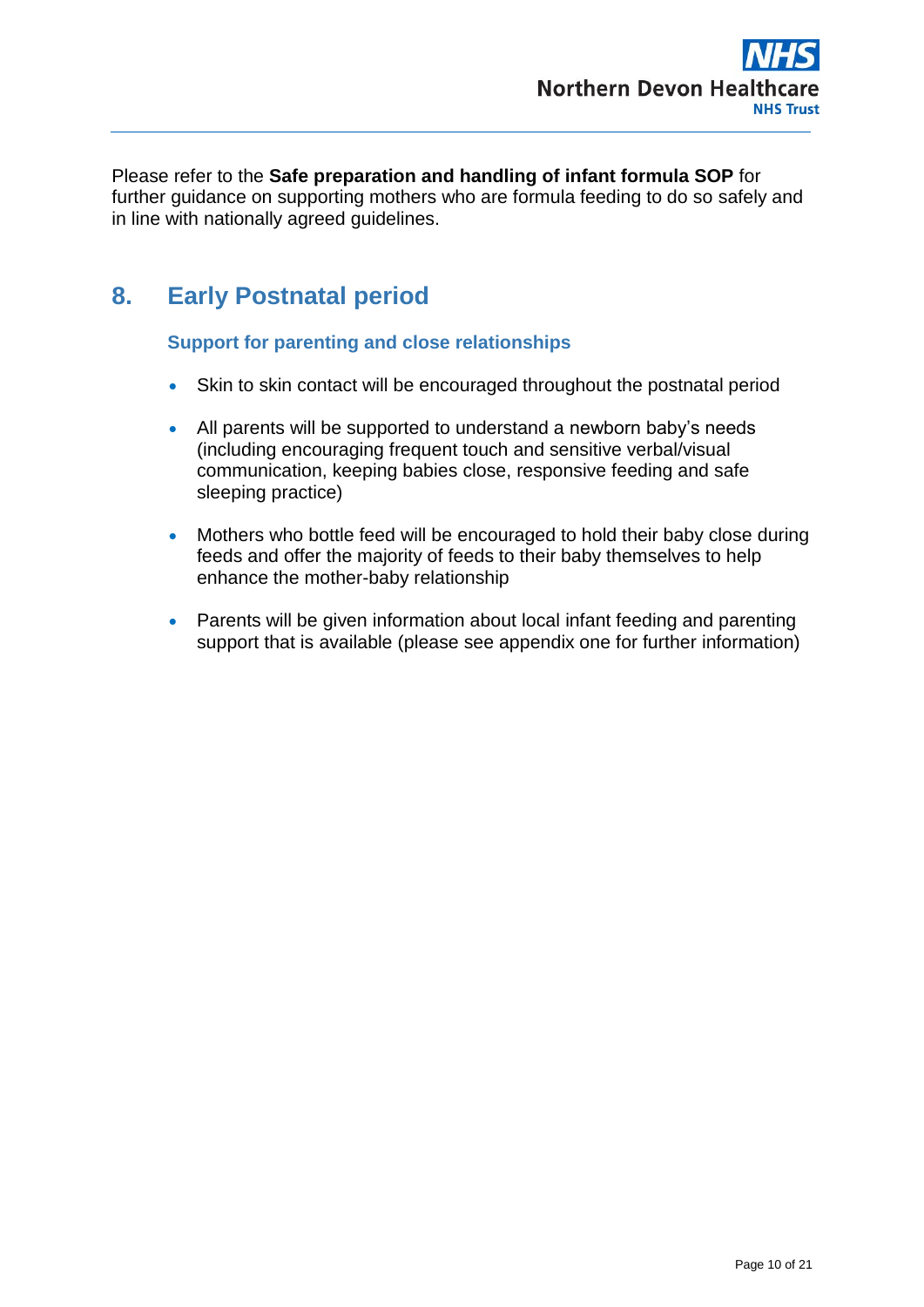## **Recommendations for health professionals on discussing bed-sharing with parents**

Simplistic messages in relation to where a baby sleeps should be avoided; neither blanket prohibitions nor blanket permissions reflect the current research evidence.

The current body of evidence overwhelmingly supports the following key messages, which should be conveyed to all parents:

- The safest place for your baby to sleep is in a cot by your bed.
- Sleeping with your baby on a sofa puts your baby at greatest risk.
- Your baby should not share a bed with anyone who:
	- $\circ$  is a smoker
	- o has consumed alcohol
	- o has taken drugs (legal or illegal) that make them sleepy.

The incidence of SIDS (often called "cot death") is higher in the following groups:

- parents in low socio-economic groups
- parents who currently abuse alcohol or drugs
- young mothers with more than one child
- premature infants and those with low birthweight

Parents within these groups will need more face to face discussion to ensure that these key messages are explored and understood. They may need some practical help, possibly from other agencies, to enable them to put them into practice.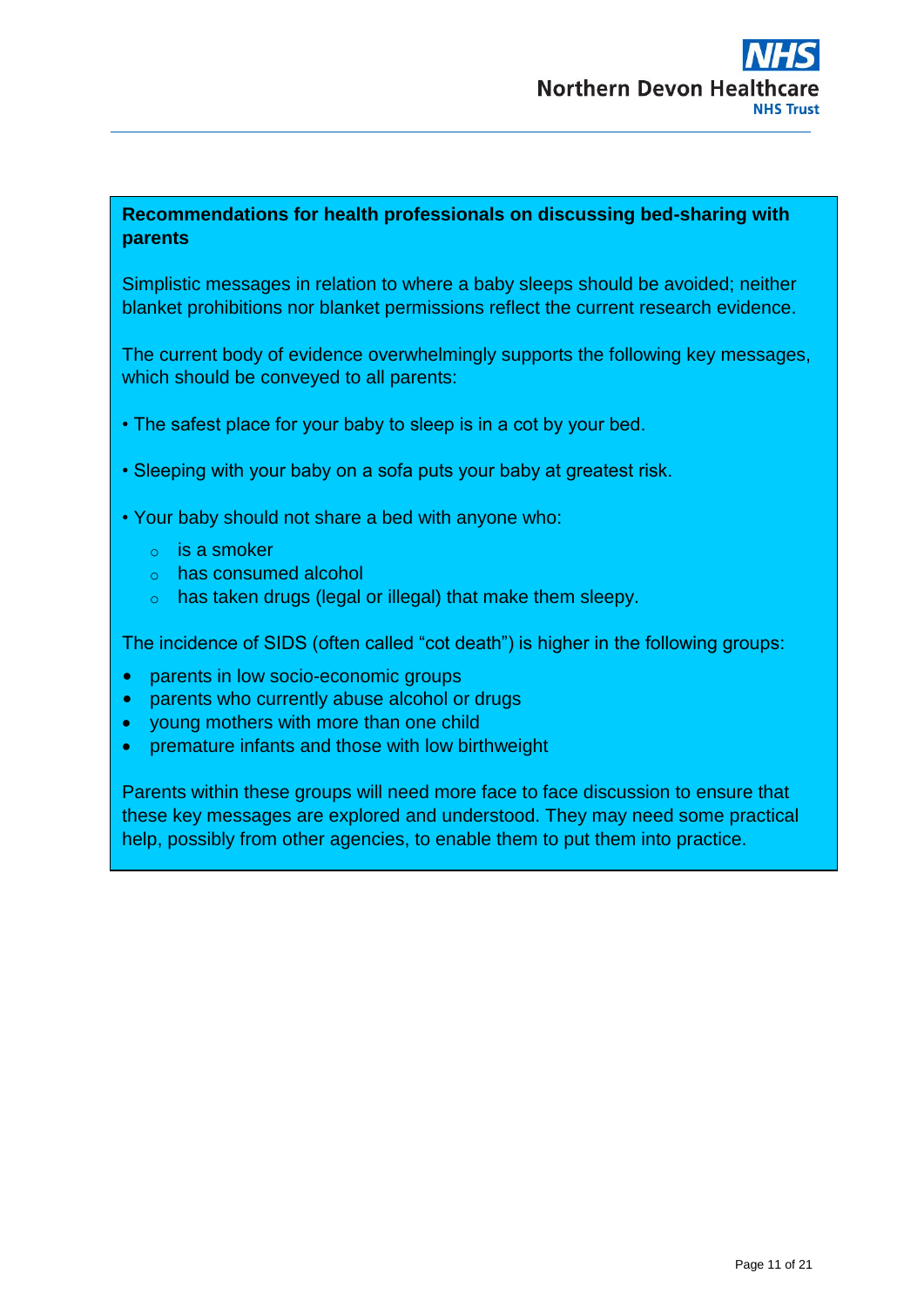## <span id="page-11-0"></span>**9. Monitoring Compliance with and the Effectiveness of the Policy**

## **Key performance indicators comprise:**

- Increase in rates of breastfeeding initiation
- Increase in rates of breastfeeding at transfer of care to health visitor
- Reduction in rates of readmission to Caroline Thorpe for feeding related problems
- Improvements in parents' experiences of infant feeding care

# **10. Process for Implementation and Monitoring Compliance and Effectiveness**

Outcomes will be monitored by the Lead Midwives for Infant Feeding and reported to the Lead Midwife, Community and Outpatient Services and . This will include:

- Rolling audit of the key performance indicators with a quarterly report to the Maternity Specialist Governance Group
- Formal registration of audit with the Trust's Clinical Audit Team for ongoing support with data analysis and reporting
- Use of the BFI audit tools
- Bi-annual presentation at the Audit and Case Review meeting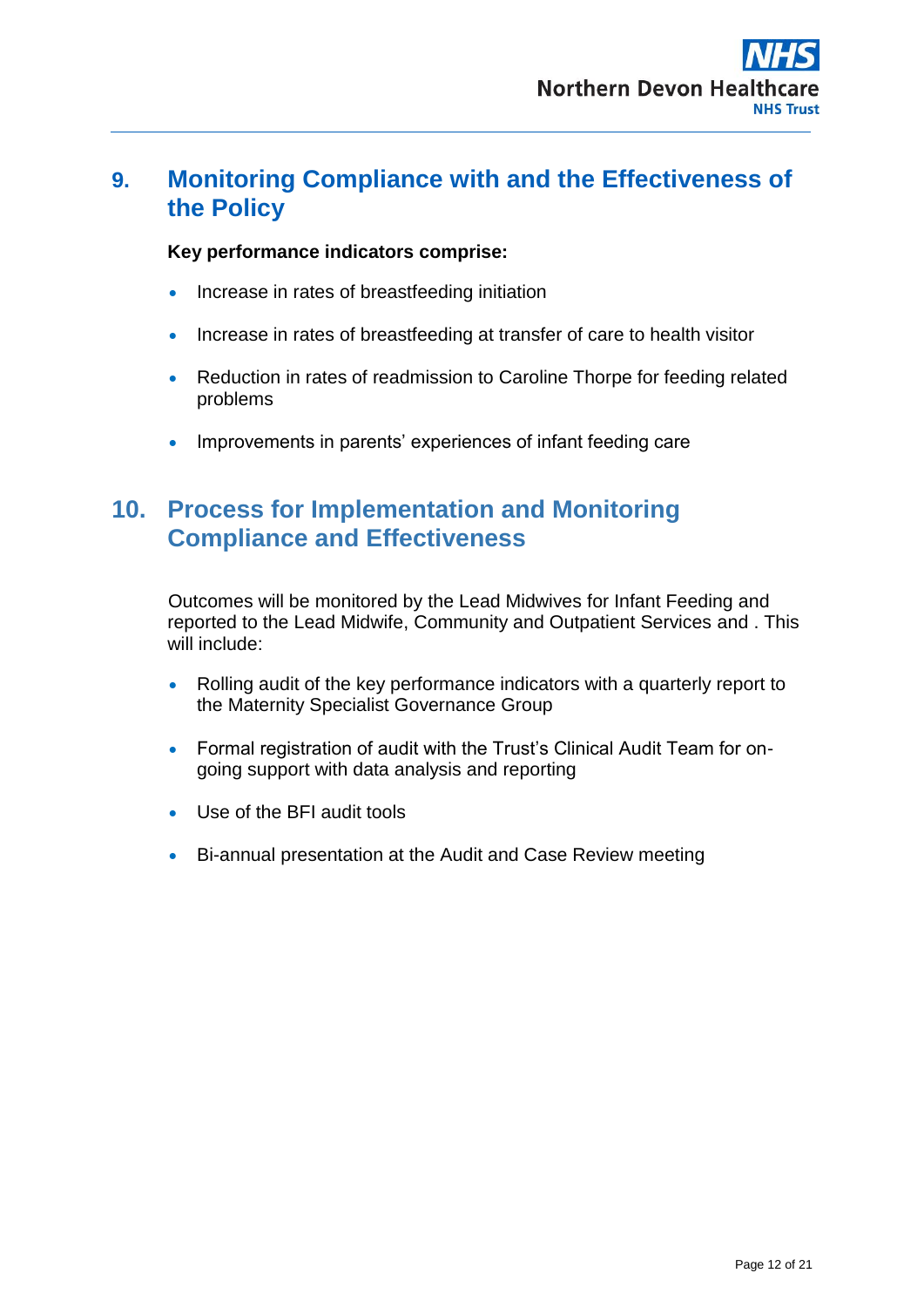

# <span id="page-12-0"></span>**11. Equality Impact Assessment**

The author must include the Equality Impact Assessment Table and identify whether the policy has a positive or negative impact on any of the groups listed. The Author must make comment on how the policy makes this impact.

| <b>Group</b>              | <b>Positive</b><br><b>Impact</b> | <b>Negative</b><br><b>Impact</b> | <b>No</b><br><b>Impact</b> | <b>Comment</b> |
|---------------------------|----------------------------------|----------------------------------|----------------------------|----------------|
| Age                       |                                  |                                  |                            |                |
| Disability                |                                  |                                  |                            |                |
| Gender                    |                                  |                                  |                            |                |
| Gender Reassignment       |                                  |                                  |                            |                |
| Human Rights (rights      |                                  |                                  |                            |                |
| to privacy, dignity,      |                                  |                                  |                            |                |
| liberty and non-          |                                  |                                  |                            |                |
| degrading treatment),     |                                  |                                  |                            |                |
| marriage and civil        |                                  |                                  |                            |                |
| partnership               |                                  |                                  |                            |                |
| Pregnancy                 |                                  |                                  |                            |                |
| Maternity and             | X                                |                                  |                            |                |
| <b>Breastfeeding</b>      |                                  |                                  |                            |                |
| Race (ethnic origin)      |                                  |                                  |                            |                |
| Religion (or belief)      |                                  |                                  |                            |                |
| <b>Sexual Orientation</b> |                                  |                                  |                            |                |

#### **Table 1:Equality impact Assessment**

## <span id="page-12-1"></span>**12. References**

British Association of Perinatal Medicine, 2017. Identification and Management of Neonatal Hypoglycaemia in the Full Term Infant: A Framework for Practice.

National Childbirth Trust et al, (1997) Hypoglycaemia of the Newborn. Guidelines for appropriate blood glucose screening & treatment of breastfeeding and bottle fed babies in the UK. NCT

National Institute for Health and Clinical Excellence (NICE) (2006) *NICE Clinical Guideline 37: Routine Postnatal Care of Women and their Babies*. London: NICE. Available at: [www.nice.org.uk](http://www.nice.org.uk/)

National Institute for Health and Clinical Excellence (NICE) (2010 [2008]) *NICE Clinical Guideline 62: Antenatal Care: Routine Care for the Healthy Pregnant Woman*. London: NICE. Available at: www.nice.org.uk

Royal College of Midwives, (2002) *Successful Breastfeeding* RCM, London: Churchill Livingstone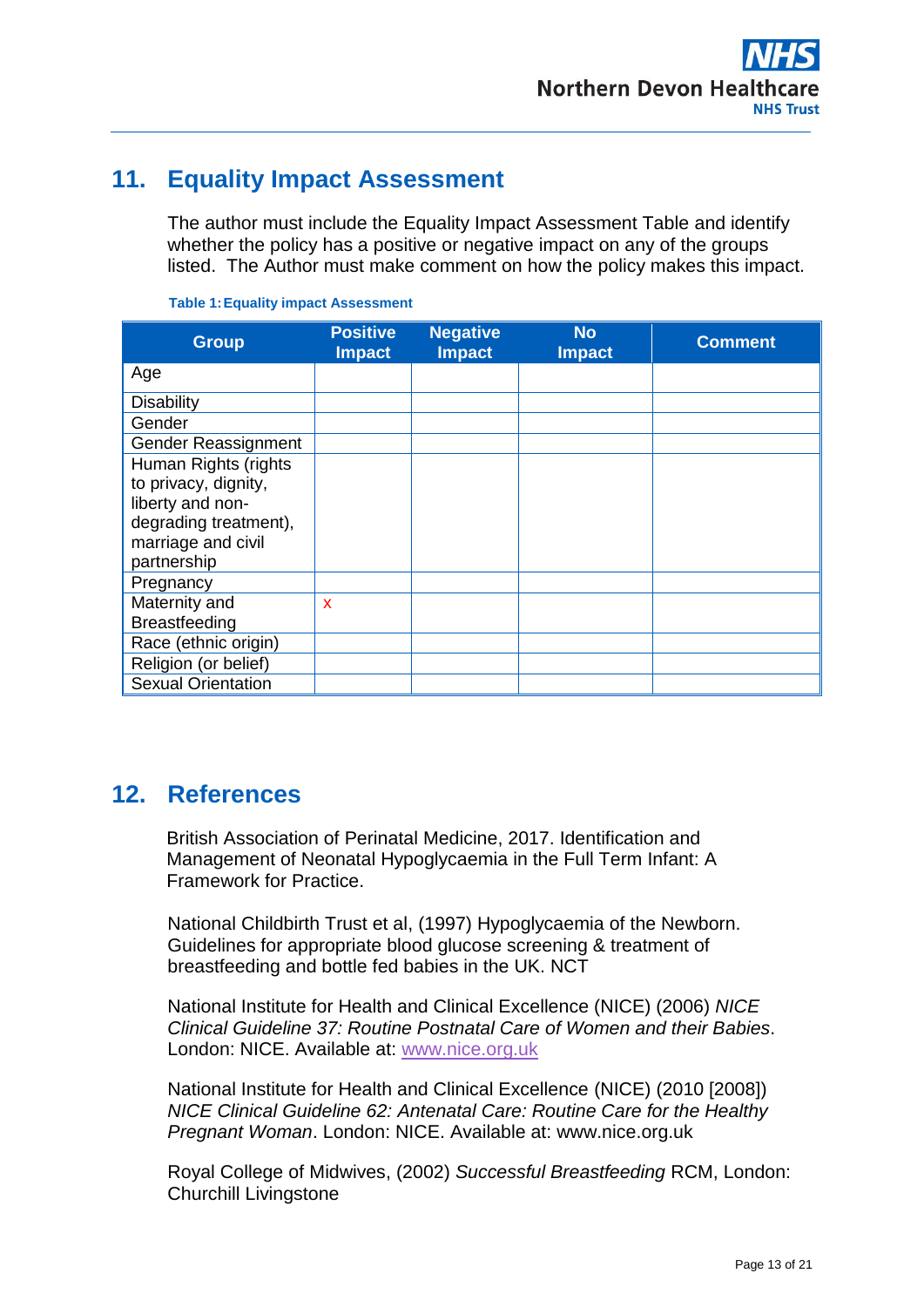Scientific Advisory Committee on nutrition (2008) *Infant Feeding Survey 2005: A commentary on infant feeding practices in the UK.* London: The Stationery **Office** 

UNICEF: Baby Friendly Initiative (online) 2020 <https://www.unicef.org.uk/babyfriendly/what-is-baby-friendly/> [https://www.unicef.org.uk/babyfriendly/wp](https://www.unicef.org.uk/babyfriendly/wp-content/uploads/sites/2/2011/11/Caring-for-your-baby-at-night_online-singles.pdf)[content/uploads/sites/2/2011/11/Caring-for-your-baby-at-night\\_online](https://www.unicef.org.uk/babyfriendly/wp-content/uploads/sites/2/2011/11/Caring-for-your-baby-at-night_online-singles.pdf)[singles.pdf](https://www.unicef.org.uk/babyfriendly/wp-content/uploads/sites/2/2011/11/Caring-for-your-baby-at-night_online-singles.pdf)

World Health Organisation (WHO) (2007), *Evidence on the Long Term Effects of Breastfeeding*. Geneva, Switzerland: WHO.

World Health Organisation (WHO) (1981), *International Code of Marketing of Breastmilk Substitutes* Geneva, Switzerland: WHO. Available at: **[www.babymilkaction.org](http://www.babymilkaction.org/)**

# <span id="page-13-0"></span>**13. Associated Documentation**

To access the guidelines below follow this link:

<http://ndht.ndevon.swest.nhs.uk/midwifery/infant-feeding/policies-guidelines/>

- [Care of the Newborn Immediately After Birth Guideline](http://ndht.ndevon.swest.nhs.uk/policies/wp-content/uploads/2013/09/Care-of-Newborn-immediately-after-birth-guidelines-V5.0-29Jan14.pdf)
- [Post Natal Care Planning & Post Natal Information Guidelines](http://ndht.ndevon.swest.nhs.uk/policies/wp-content/uploads/2013/06/Post-Natal-Care-Planning-Post-Natal-Information-Guideline-v4.2-05Aug14.pdf)
- [Expressed Breast Milk handling, labelling and storage SOP](http://ndht.ndevon.swest.nhs.uk/policies/wp-content/uploads/2015/11/Expressed-Breast-Milk-Handling-SOP-V2.1-WEB-VERSION-31Dec15.pdf)
- Cup Feeding Neonatal Guideline
- Donor Breast Milk (DBM) Guidelines
- Excessive Weight Loss in the Healthy Breastfed Newborn Guideline
- Antenatal Hand Expressing of Colostrum in Pregnant Women who [have Diabetes Guideline](http://ndht.ndevon.swest.nhs.uk/antenatal-hand-expressing-of-colostrum-in-pregnant-women-who-have-diabetes/)
- [Hypoglycaemia Management and Prevention in Neonates Guideline](file:///C:/Users/MedcraMi/AppData/Local/Microsoft/Windows/Temporary%20Internet%20Files/Content.IE5/93HFOYHV/Hypoglycaemia%20Management%20and%20Prevention%20in%20Neonates%20Guideline.pdf)
- Management and Prevention of Neonatal Jaundice
- [Safe preparation and handling of infant formula SOP](file://///NDS.INTERNAL/PUBLIC/PRACTICE%20DEVELOPMENT/BFI%20Infant%20Feeding/Policies%20and%20Guidelines/Safe%20preparation%20and%20handling%20of%20infant%20formula%20SOP.docx)
- Tongue Tie in Infants Guideline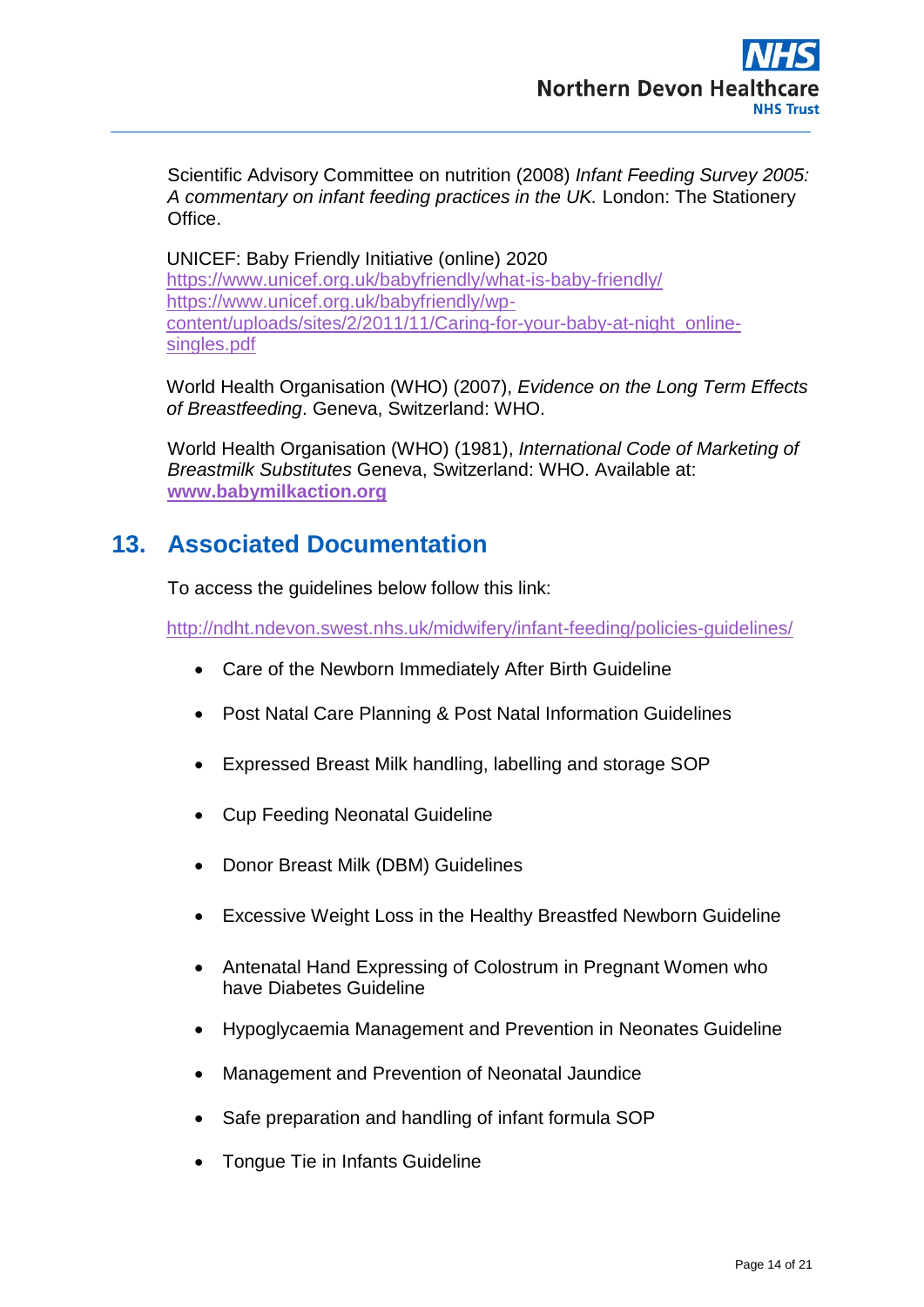# **14. Appendices**

## **Appendix 1 - Local Infant Feeding Support and Parenting Groups**

- The following link will be displayed on the handheld postnatal notes folder. [http://www.devon.gov.uk/positive-about-breastfeeding/support](http://www.devon.gov.uk/positive-about-breastfeeding/support-groups/)[groups/](http://www.devon.gov.uk/positive-about-breastfeeding/support-groups/) Mothers' will be advised to follow the link to access up to date information on local breastfeeding and parenting support groups
- If you have identified a mother and baby who may benefit from more time and focused feeding support, they can be booked into the Infant Feeding Clinic via BOB and Trakcare: [https://ndht.ndevon.swest.nhs.uk/midwifery/infant-feeding/infant](https://ndht.ndevon.swest.nhs.uk/midwifery/infant-feeding/infant-feeding-special-interest-clinic-referral-form/)[feeding-special-interest-clinic-referral-form/](https://ndht.ndevon.swest.nhs.uk/midwifery/infant-feeding/infant-feeding-special-interest-clinic-referral-form/)
- If you have identified a mother and baby who is having continued (at discharge or after discharge from midwife) feeding associated difficulties and require ongoing support, they can be referred to the Specialist Health Visitor Infant Feeding Clinic: [https://ndht.ndevon.swest.nhs.uk/midwifery/infant-feeding/specialist-hv](https://ndht.ndevon.swest.nhs.uk/midwifery/infant-feeding/specialist-hv-infant-feeding-clinic-referral-form/)[infant-feeding-clinic-referral-form/](https://ndht.ndevon.swest.nhs.uk/midwifery/infant-feeding/specialist-hv-infant-feeding-clinic-referral-form/)

## **Appendix 2 - National Breastfeeding Support Services**

Contact details for approved breastfeeding support services should be given to all mothers in the postnatal period and be routinely displayed in all relevant areas throughout the unit. Sources of national and local support should be identified and mothers given verbal and written information about these prior to transfer home from hospital.

## **National Breastfeeding Helpline**

0300 100 0212 www.nationalbreastfeeedinghelpline.org.uk

### **Association of Breastfeeding Mothers**

http://abm.me.uk/

### **The Breastfeeding Network**

www.breastfeedingnetwork.org.uk

### **National Childbirth Trust**

NCT Breastfeeding Line 0300 330 07771 www.nct.org.uk

### **La Leche League**

www.laleche.org.uk Start4Life 0300 123 1021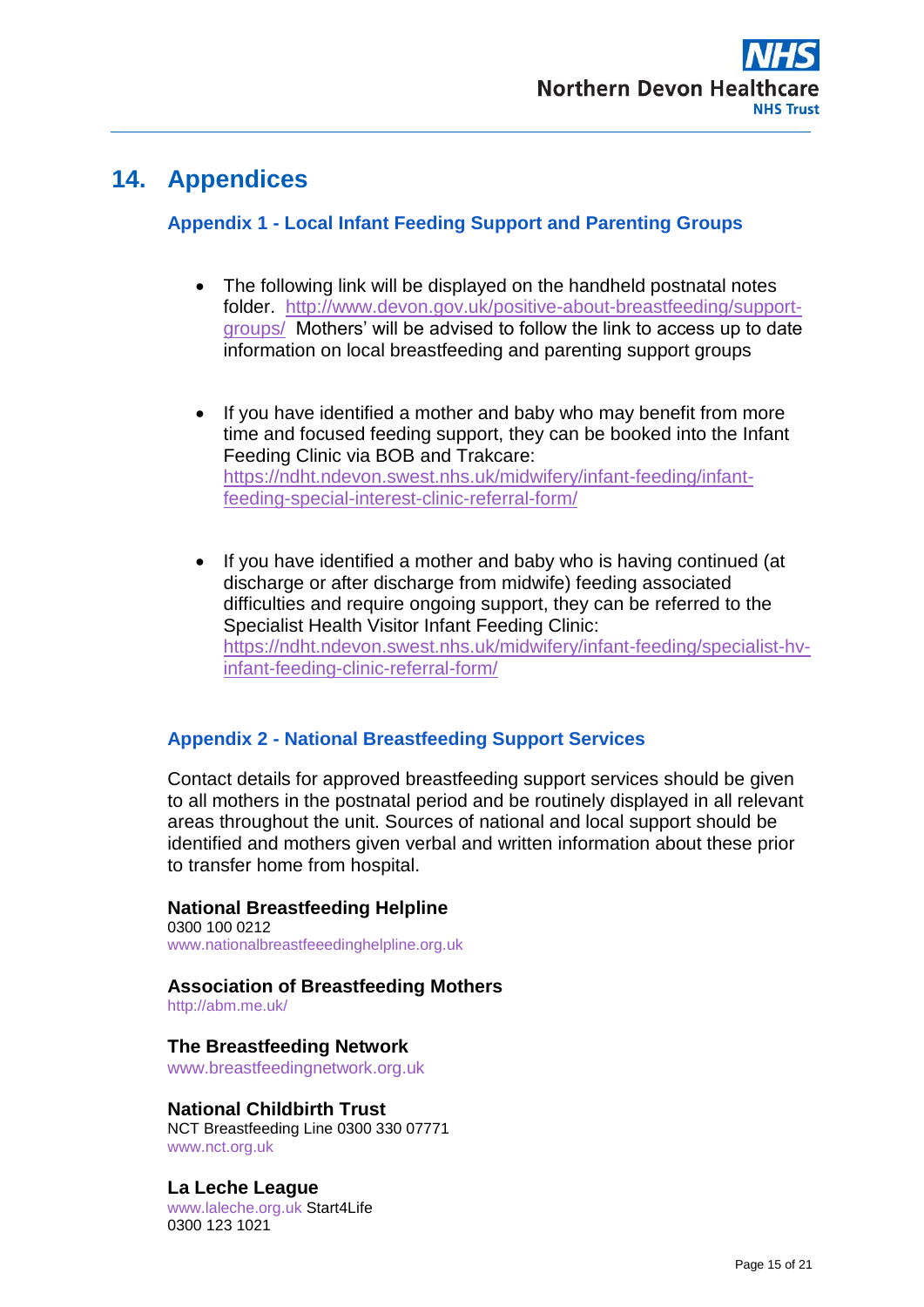

### **Appendix 3 – Guidance on supplementation**

Supplements are generally given for a small number of reasons including clinical concerns, cultural expectations and lack of confidence that breastfeeding can provide everything a baby needs.

It is our aim at NDHT to reduce supplementation rates over time; specifically those given without medical indication or and uninformed decision made by the mother.

Below are two tables showing how care will be analysed when formula supplementation is given to a breastfed baby for either clinical indication or maternal request (BFI, 2016). Staff should familiarise themselves with the aspects of care expected, to ensure they are providing the best possible care during an assessment of need for supplementation.

### **What are the risks of giving a breastfed baby formula milk when there is no clinical indication?**

Increased risk of cow's milk allergy: If there is a family history of allergies, the giving of even one formula feed during the first 3 days can increase the risk of the baby developing allergies.

Increased risk of gut infections: breastfed babies have a lower gut pH level during the first 6 weeks of life. This is beneficial as it reduces harmful germs in the gut. If formula supplements are given in the first 7 days, the development of the low pH in the gut is slowed and may never fully develop.

Risk of reducing mother's milk supply: When a formula feed is given, the baby does not suckle at the breast. This reduces the mother's milk supply, as the breast is not stimulated.

Increased risk of diabetes: Early exposure of cow's milk protein increases the risk of the baby developing insulin dependent diabetes.

Risk of nipple confusion: If an artificial teat is used to give the supplement, the baby can develop 'nipple confusion' which may create difficulties in successful attachment at the breast.

Mothers should be fully informed about the potential risks associated with supplementation.

### **Clinical indication**

Occasionally there are medical reasons to offer breastfed baby supplements of formula milk. Some of these medical reasons include hypoglycaemia, prematurity and weight loss of greater than 10% of the baby's birth weight. The healthiest supplement is the mother's expressed breast milk followed by formula milk. If a breastfed baby needs a supplement, the mother should be taught how to express. If at the time of expressing, there is not enough expressed breast milk available to meet the baby's medical need, then an infant formula may be offered.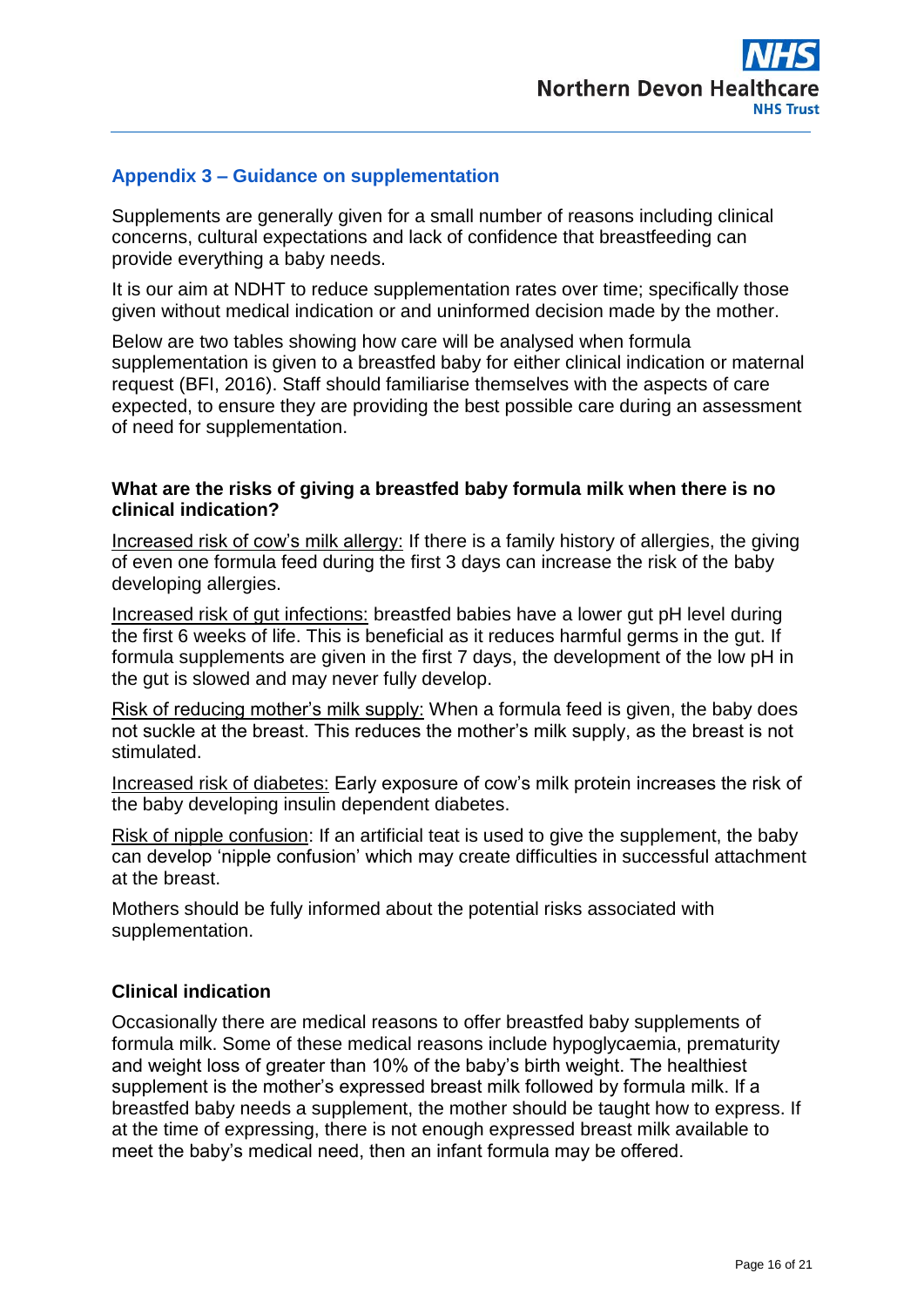

## Supplement details – Maternal request

| <b>Analysis of care</b>                                                                | Yes (Y) | No(N) | X | <b>Comments</b> |
|----------------------------------------------------------------------------------------|---------|-------|---|-----------------|
| Mother has had antenatal<br>conversation about breastfeeding                           |         |       |   |                 |
| Clear documentation of mothers<br>reason, alternative options and<br>information given |         |       |   |                 |
| Optimum skin contact / support with<br>first feed                                      |         |       |   |                 |
| Responsive feeding explained/<br>encouraged                                            |         |       |   |                 |
| Number of feeds in last 24 hours                                                       |         |       |   |                 |
| Support with positioning and<br>attachment (effectively and timely)                    |         |       |   |                 |
| Use of skin contact/laid back<br>nursing                                               |         |       |   |                 |
| Hand expression as indicated<br>(effective and timely)                                 |         |       |   |                 |
| Appropriate observations and<br>monitoring                                             |         |       |   |                 |
| * Volume of infant formula<br>appropriate                                              |         |       |   |                 |
| Formula milk given safely with least<br>possible disruption to breastfeeding           |         |       |   |                 |
| Plan made for future feeds<br>(maximising breast<br>milk/breastfeeding)                |         |       |   |                 |

These feed volumes refer to well babies

First day 5-10mls per feed

Second 24 hours 10-15mls per feed

Third 24 hours 15-20mls per feed

**Formula supplementation should not exceed 20mls per feed and should be ceased once lactation commences.**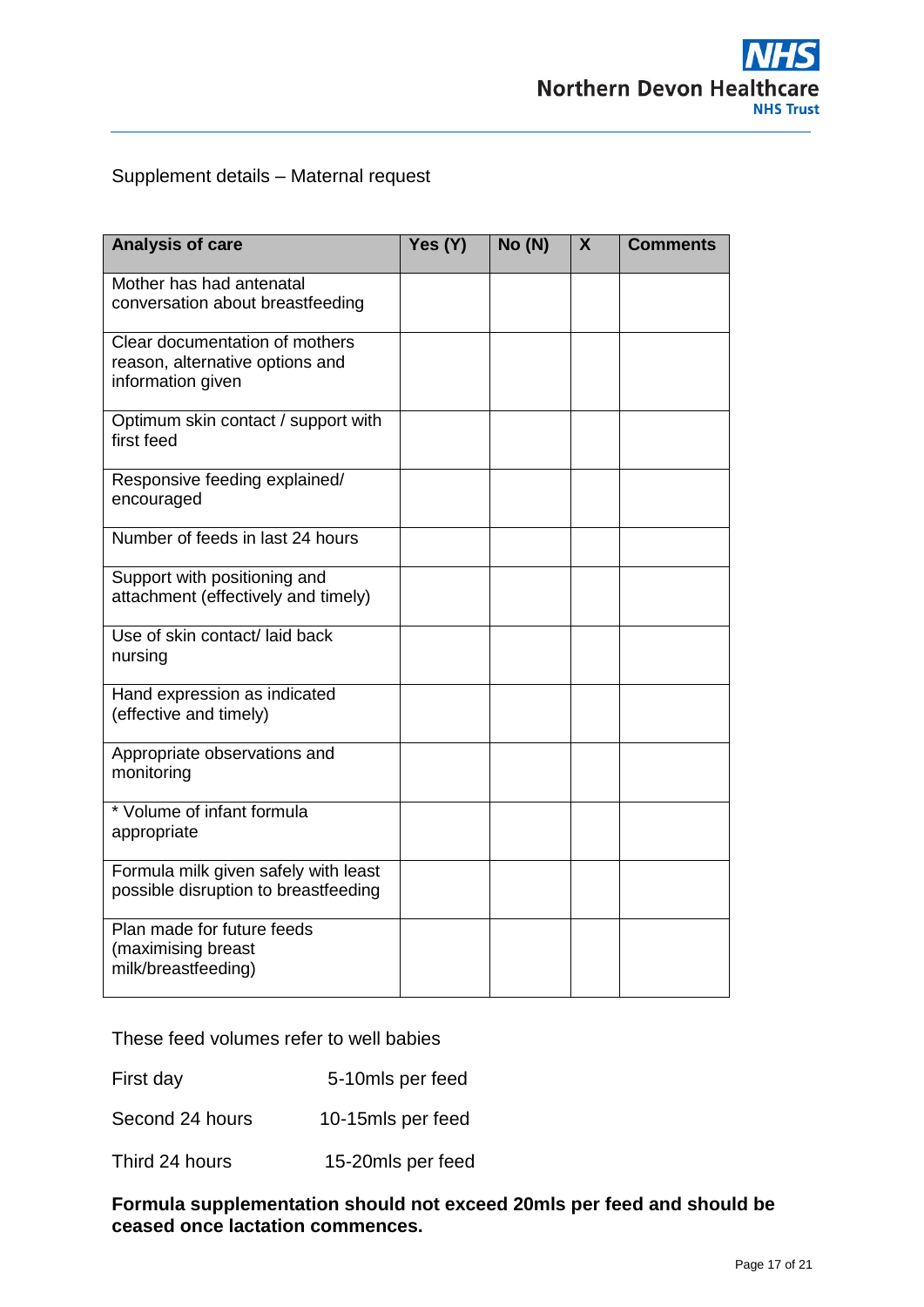## Supplement details – Clinical Indication/ babies 'at risk'

| Analysis of care                                                                 | Yes (Y) | No(N) | <b>NA</b> | <b>Comments</b> |
|----------------------------------------------------------------------------------|---------|-------|-----------|-----------------|
| Baby correctly identified as 'at risk'                                           |         |       |           |                 |
| Optimum skin contact/ support with first<br>feed                                 |         |       |           |                 |
| Proactive feeding - at least every 3<br>hours                                    |         |       |           |                 |
| Supported appropriately with<br>positioning and attachment                       |         |       |           |                 |
| Use of skin contact/ laid back nursing                                           |         |       |           |                 |
| Hand expression effective and timely                                             |         |       |           |                 |
| Appropriate observations and/or blood<br>glucose monitoring                      |         |       |           |                 |
| Feeding assessment including urine<br>output and stools                          |         |       |           |                 |
| Volume of infant formula appropriate                                             |         |       |           |                 |
| Formula milk given safely and with least<br>possible disruption to breastfeeding |         |       |           |                 |
| Information for mother was effective/<br>appropriate                             |         |       |           |                 |
| Plan made for future feeds (to support<br>lactation)                             |         |       |           |                 |
| Documentation satisfactory                                                       |         |       |           |                 |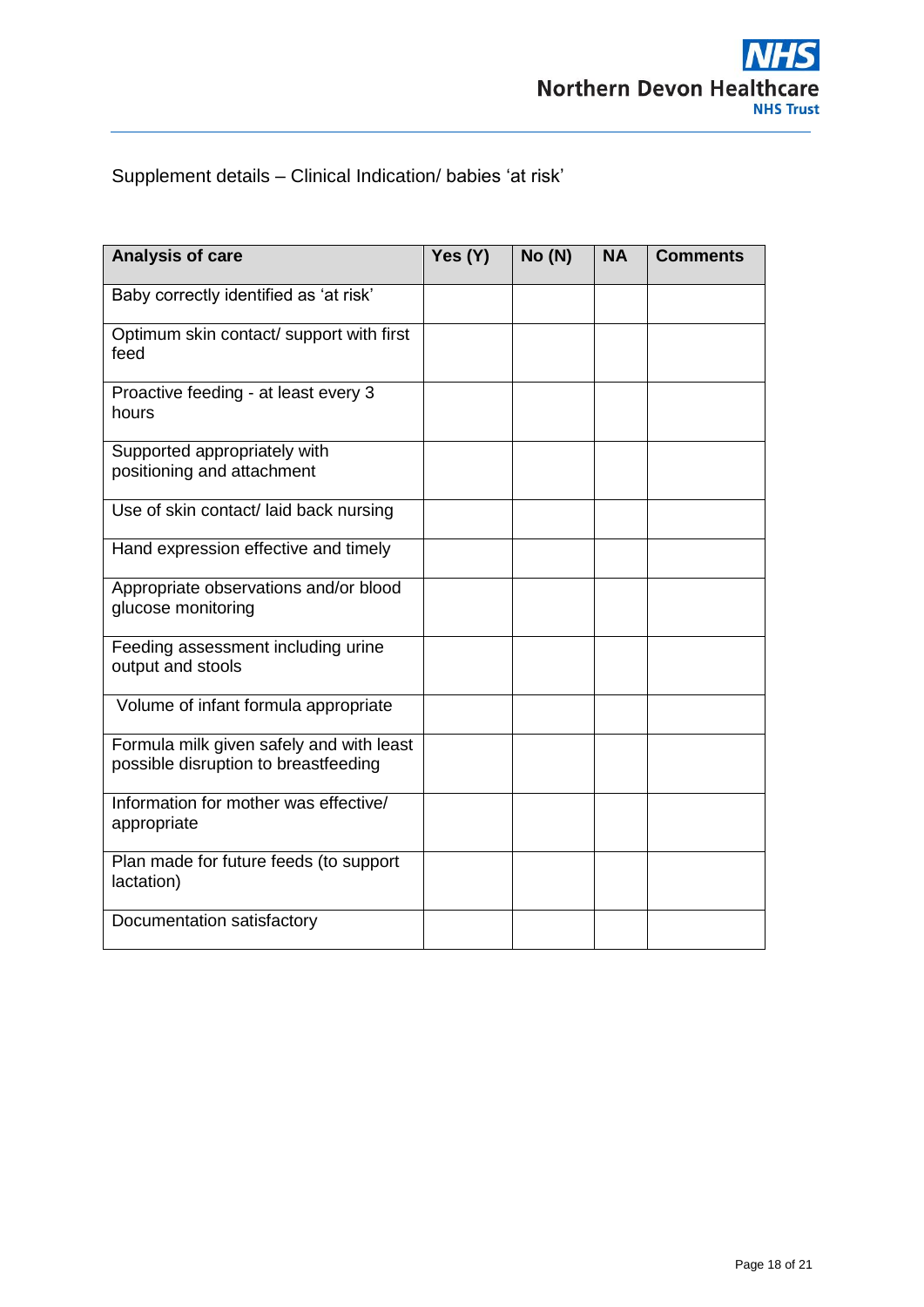## **Appendix 4 – Management of reluctant feeding in healthy, term infants**

Healthy term babies may feed enthusiastically at birth and then sleep for many hours. In order to prevent a potential negative effect on a baby's wellbeing, establishment of feeding and the stimulation of lactation, some babies may need a proactive feeding plan. Infants with no risk factors and no abnormal clinical signs, but are reluctant to feed should be given an **Active Feeding Plan** (see flow chart below).

We recommend pro-active support of feeding in the immediate post-partum period which includes skin to skin, laid-back nursing and a reminder of baby's feeding cues. Healthy term babies are not at risk from infrequent feeding in the first 48 hours unless they become unwell.

Encouragement to feed frequently should be made but as long as the baby remains well, medical attention is not required.

Infrequent feeds can impact on the mother's milk supply and so frequent and effective expressing of breast milk should be encouraged if her baby is not feeding. Prolonged skin contact should also be encouraged to optimise instinctive feeding behaviours and to stimulate milk making hormones.

### **What are Baby's Feeding Cues?**

Feeding cues indicate the beginning of feeding readiness when babies are more likely to latch on and suck. They can occur during periods of light sleep as well as when a baby is awake. Cues include rapid eye movements under the eyelids, mouth and tongue movements, body movements and sounds, sucking on a fist. Crying can be a way of indicating that the feeding cues have been missed. If this doesn't occur, support should be provided and documented until effective feeding is established. Recommend avoiding dummies whilst establishing breastfeeding to ensure feeding cues and an opportunity to go to the breast is not missed.

### **Assisted Feeding Methods**

If breastfeeding, it may be helpful to give a baby small amounts of colostrum by finger feeding, using an oral syringe or cup. The mother should be taught and encouraged to hand express colostrum to stimulate lactation and to offer to her baby until feeding is established. Ensure she has a copy of 'Off to the best start' leaflet for visual aids and information on hand expression.

If formula feeding, the baby can be offered formula milk by the same methods if refusing to suck on a teat.

To finger feed safely, ensure the mother has clean hands and short nails and encourage her to hold baby in her arm, with finger feeding cup in same hand. Use little finger of opposite hand to dip into milk and give to baby to suck, pad uppermost in baby's mouth.

To give a syringe feed safely, the calm and alert baby should be held in the mother's arms slightly upright, not flat. The oral syringe is gently placed in between the gum and cheek and a little colostrum gently instilled, no more than 0.2ml at a time. Allow the baby time to taste and enjoy the milk. Stop if the baby starts sucking, allow time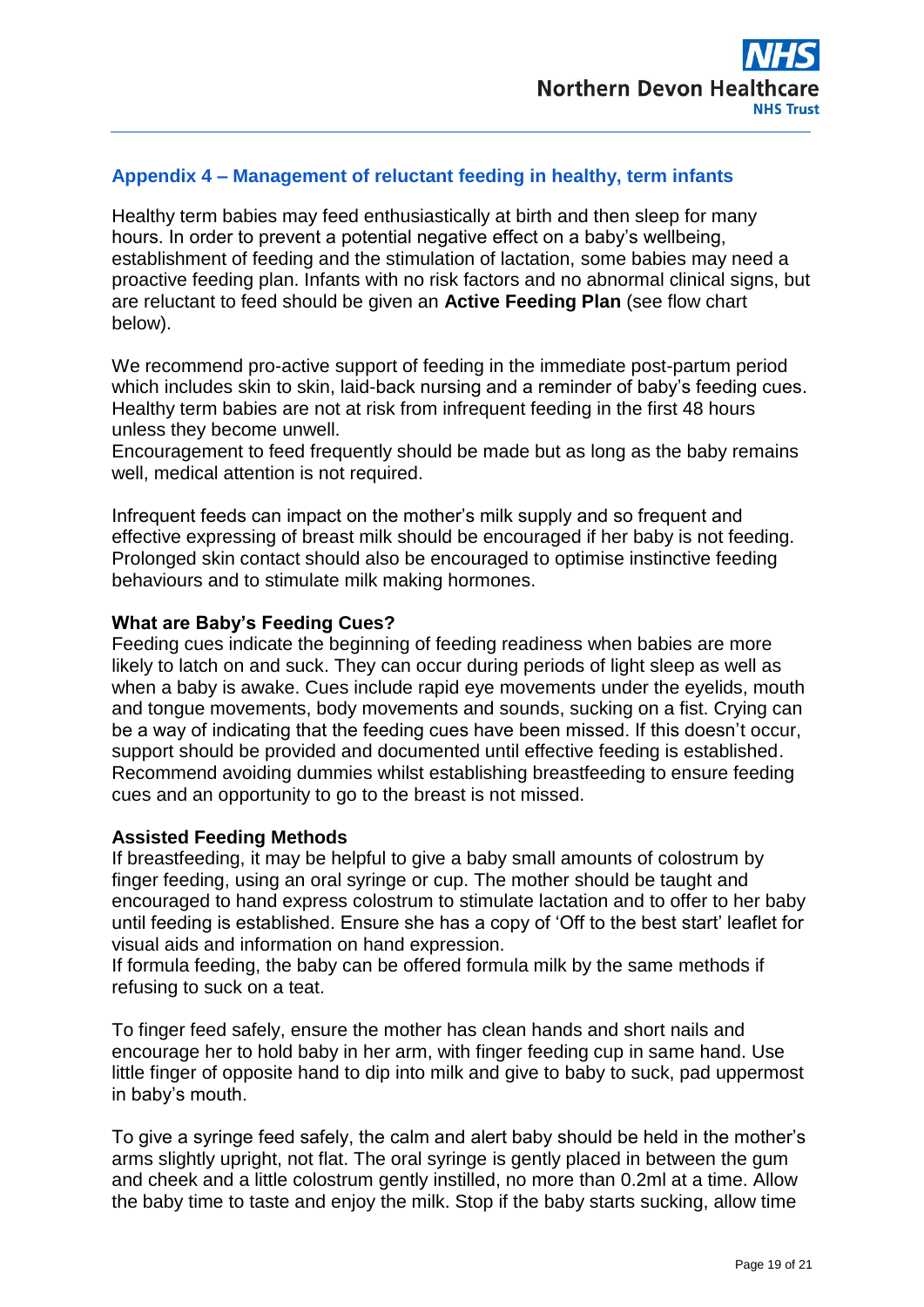### to swallow, then give a little more. **Move onto cup feeding once you have more than 5mls to give.**

To give a cup feed safely, hold baby in an upright position, ensuring that baby's neck and shoulders are well supported. Make sure baby is fully awake, calm and alert. Half-fill the cup and hold it so that it just touches baby's mouth. It should reach the corners of her/his mouth and rest lightly on her/his bottom lip. Allow her/him just a tiny sip, to encourage drinking – do not pour the milk into her/his mouth; tip the cup just enough so that baby can lap up. Keep the cup in this tilted position and allow her/him to start again when she/he is ready. Please refer to **Cup Feeding Neonatal Guideline** for more detailed information.

### **Supporting a mother and baby**

You can help and support the mother and boost her confidence by teaching her to hand express. Give her a supply of oral feeding syringes and feeding cups, encourage skin contact, especially in the laid-back position and help her to recognize her baby's feeding cues. Encourage the mother to offer her breast to her baby when he/she is ready, and to feed her baby expressed breast milk until he/she is breastfeeding actively and effectively.

### **What if the mother does not want to hand express?**

The length of labour and the type of birth may influence the mother's feelings about hand expressing and giving colostrum intensively for the first few hours. The mother may ask to give formula instead (see below). If the mother cannot or chooses not to express her colostrum it is the responsibility of the midwife to ensure this is an informed decision based on awareness of the benefits of breastfeeding and the risks of formula. This will be documented by the midwife in the woman's notes. If there is a clinical indication to provide formula supplementation or a mother makes an informed choice to provide formula this can also be given in a cup. A nasogastric tube may be required if the baby shows no cues in response to assisted feeding methods. The milk should be given by cup in volumes appropriate to the baby's age:

| First day       | 5-10mls per feed  |
|-----------------|-------------------|
| Second 24 hours | 10-15mls per feed |
| Third 24 hours  | 15-20mls per feed |

**Formula supplementation should not exceed 20mls per feed and should be ceased once lactation commences. These volumes refer to healthy term infants that are reluctant to feed.**